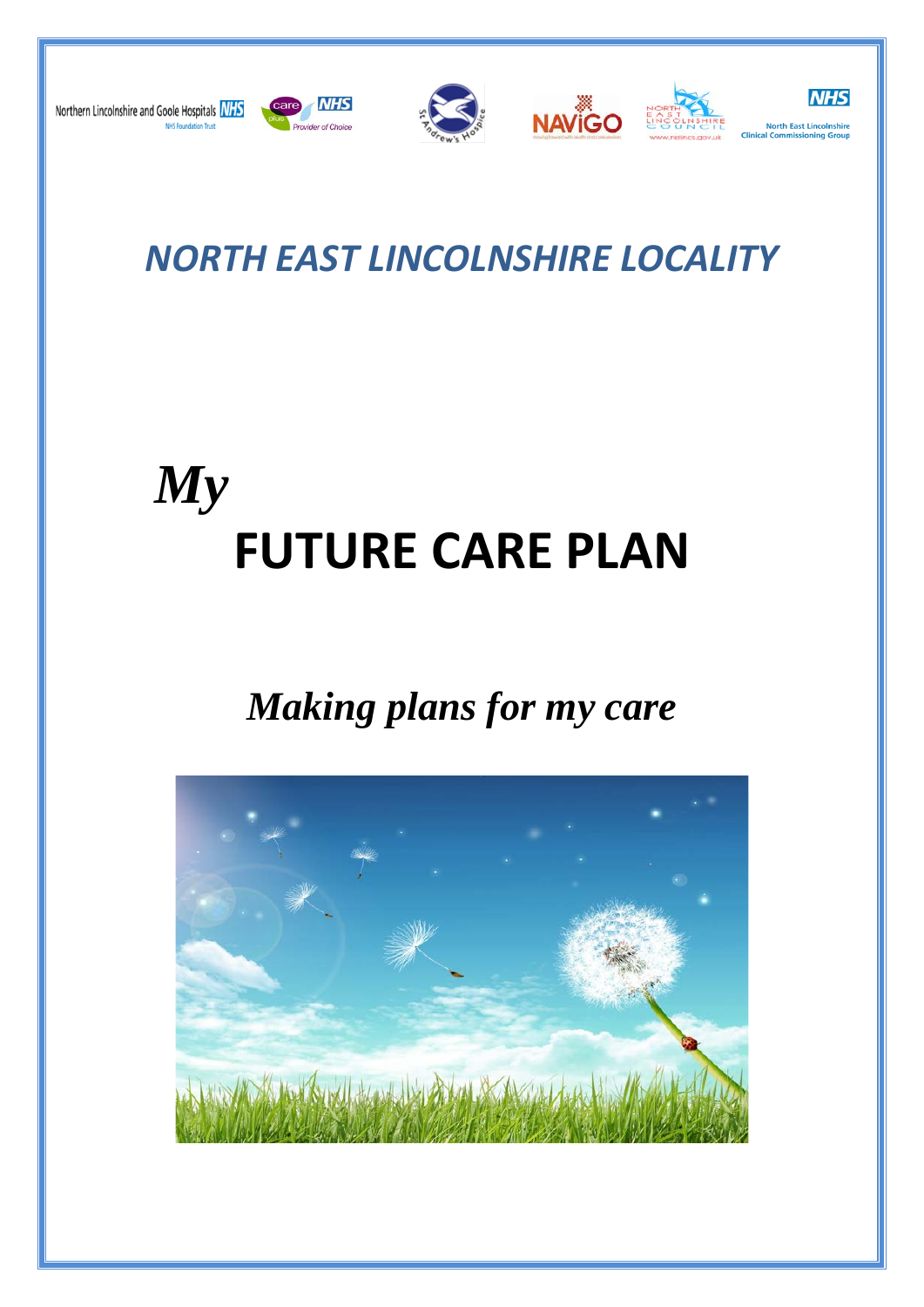**This is one of a series of documents produced in NE Lincolnshire. Additional documents will be included in the coming months.**

- **1. When Someone Dies**
- **2. What if – Celebrating my life (easy read)**
- **3. My Future Care Plan**
- **4. Making an Advance Decision to Refuse Treatment**

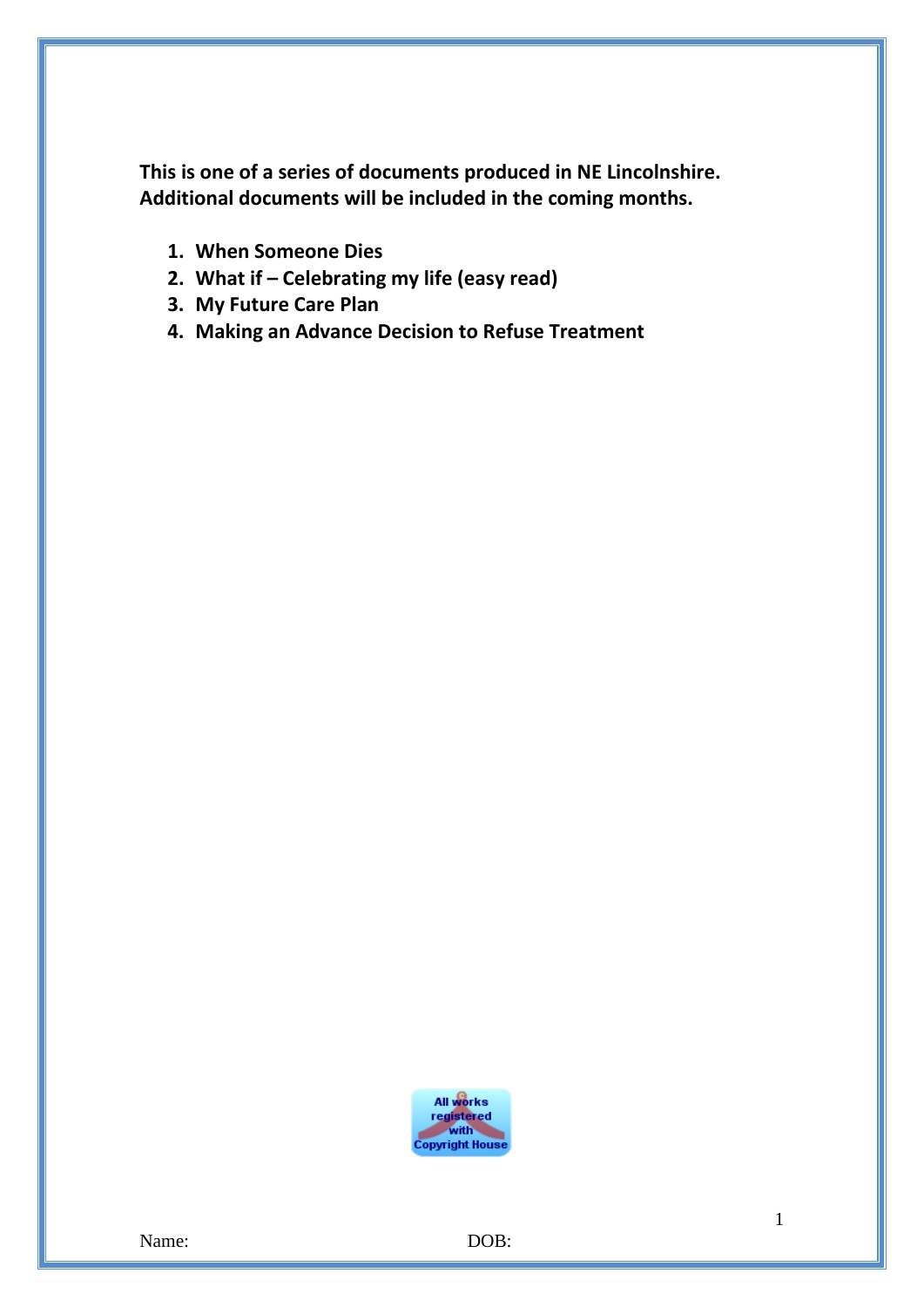#### **INTRODUCTION**

There may be times in your life when you think about the consequences of becoming seriously ill or disabled. This may be at a time of ill health or as a result of a life changing event. It may simply be because you are the sort of person who likes to plan ahead.

You may want to take the opportunity to think about what living with a serious or life limiting illness might mean to you, your partner or your relatives, particularly if you become unable to make decisions for yourself. Whilst not legally binding, this document must be taken into account when others are acting in your best interest.

You may wish to record what your preferences and wishes for future care and treatment might be or you may simply choose to do nothing at all. This is your booklet to keep and may be amended as often as you wish.

One way of making people aware of your wishes is by a process that is called future care planning. This booklet is designed to help you write your own future care plan if that is what you wish to do – we hope that you find it helpful.

N.B. This document does not include advance decisions to refuse treatment – e.g. stating that you do not wish to be resuscitated. This information is available in a separate booklet.

2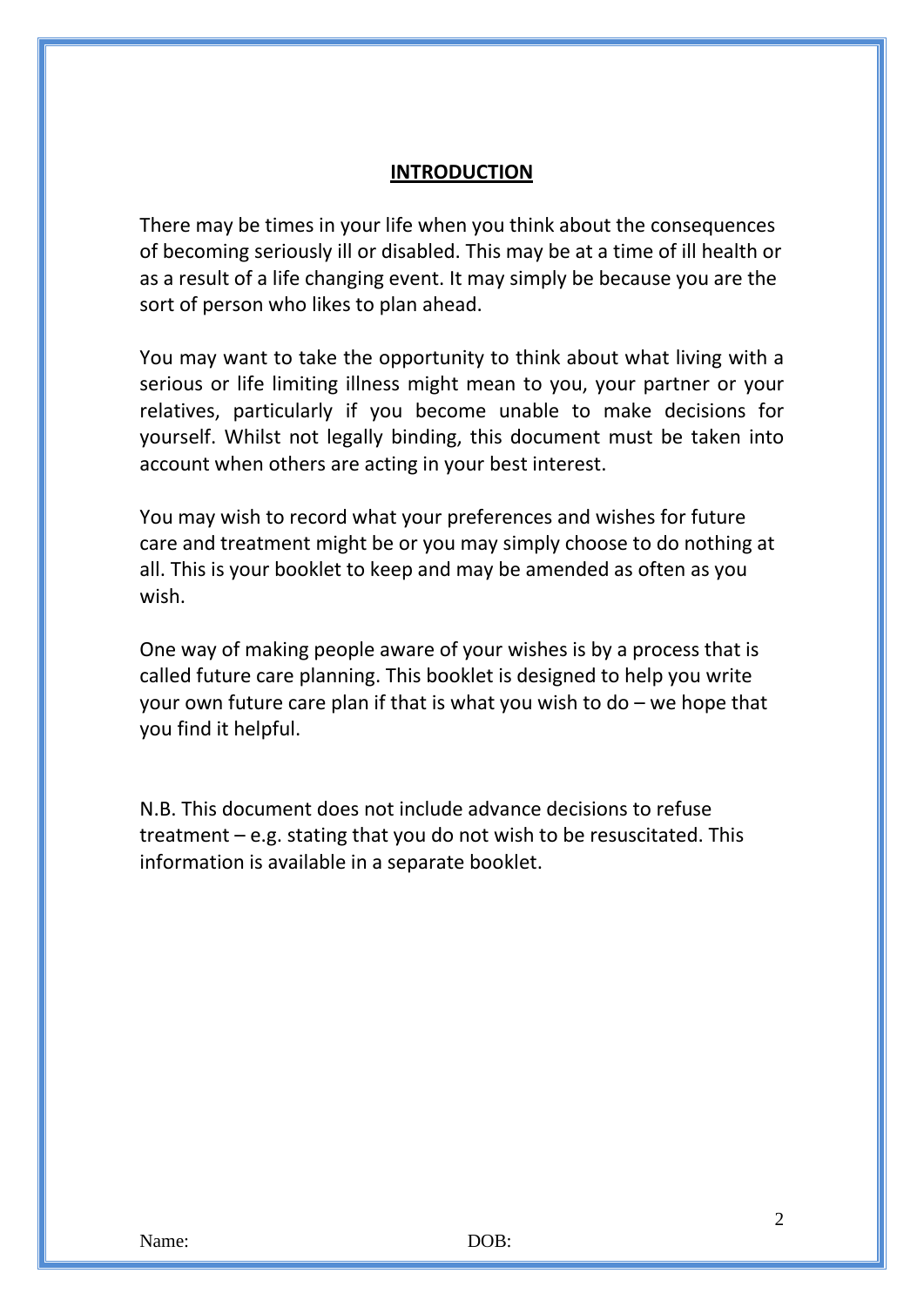#### **What is a future care plan?**

Future care planning is about having conversations with your close family, friends and care provider(s) so that they know your personal and health care treatment wishes if you become incapable of expressing your own decisions.

Writing down your beliefs, values and wishes for your future care is a future care plan.

#### **Developing your future care plan**

#### *Beliefs, Values and Wishes*

Future care planning begins by thinking about your beliefs, values and wishes regarding your health care and personal wishes, and talking about them with family or friends, and your care provider(s).

*When the people you trust know what is important to you with regard to future health care and personal wishes, it is easier for them to make decisions on your behalf.*

The following questions may help you think about what is important to you.

*What are the things that make my life meaningful?*

*What is important to me?*

*Where would I like to be cared for in the last days of my life?*

*Who would I like to make decisions on my behalf if I am no longer able to do so?*

*Have I put my affairs in order e.g. written a will?*

*What would I prefer not to happen?*

Name: DOB: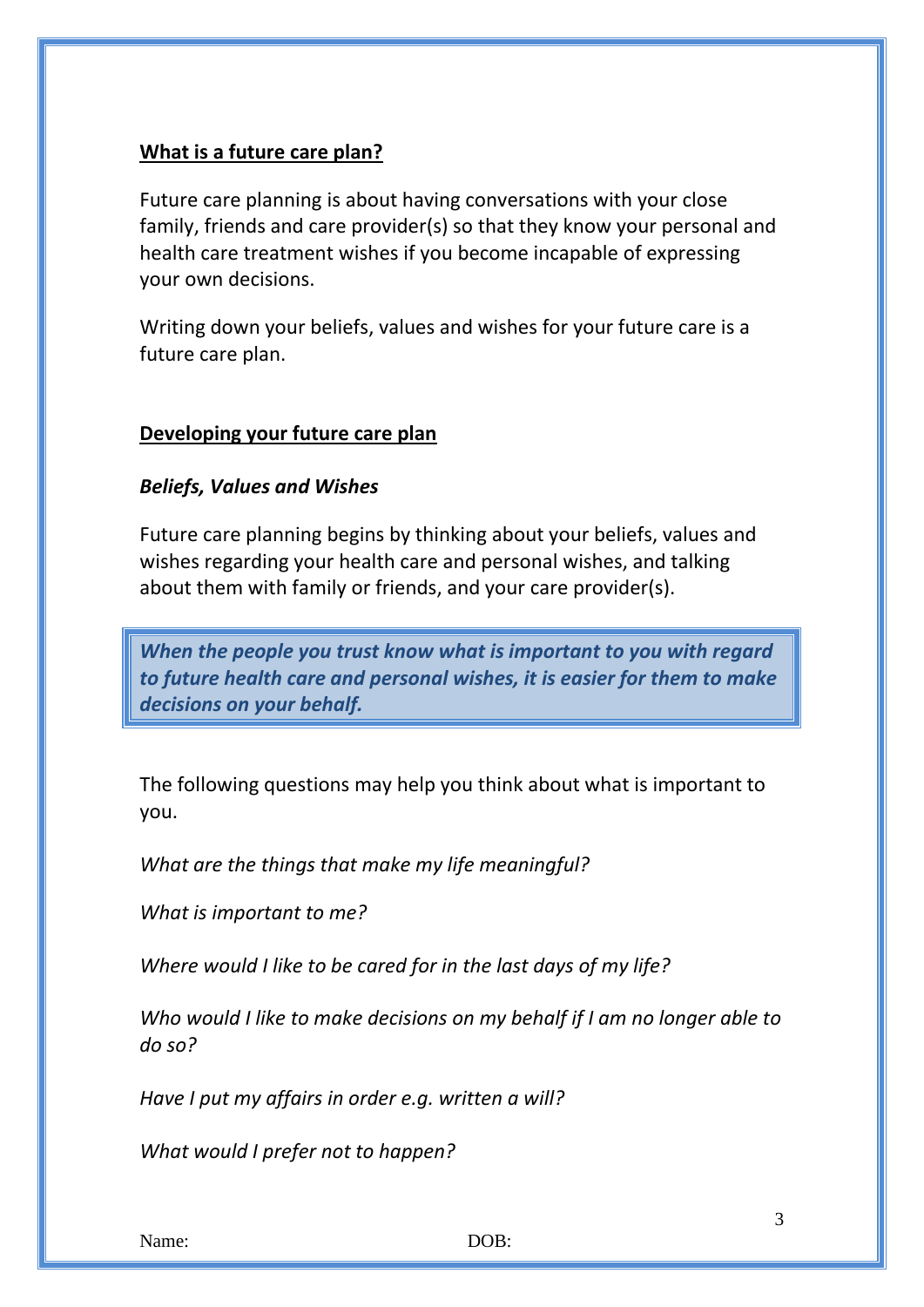#### *An example of how Future Care Planning may help*

*Harry, 74, lives with his wife Beryl and she has recently been diagnosed with dementia. Harry's health has been poor for seven years. He has kidney disease, diabetes and high blood pressure. He needs kidney dialysis three times a week, and has congestive heart failure that worsens every few months. He and Beryl live near their oldest son, Paul, who helps with his care and goes to Harry's doctor's appointments with him. Harry has three other children who live nearby, and has a good relationship with all of them.* 

*As Harry's health is clearly declining, his doctor suggested he consider writing a future care plan so that his wishes are known and it is clear who will make decisions for Harry if he becomes incapable of deciding for himself.* 

*Harry talked with his wife and children, and identified that he would prefer to stay at home to the end of his life, rather than in hospital or a residential care facility. He has taken great pride in tending his garden for the last 40 years and would like to be able to look out on it in the last days of his life. He would like his wife and children to be with him when he dies. He worries about being in pain, and would not want to be hooked to machines to prolong his life.* 

*Despite his health concerns, he would also like to be an organ donor if possible.* 

*He decides that he would like Paul to make decisions for him if he becomes incapable of doing so. He has named Paul as the executor of his will.*

4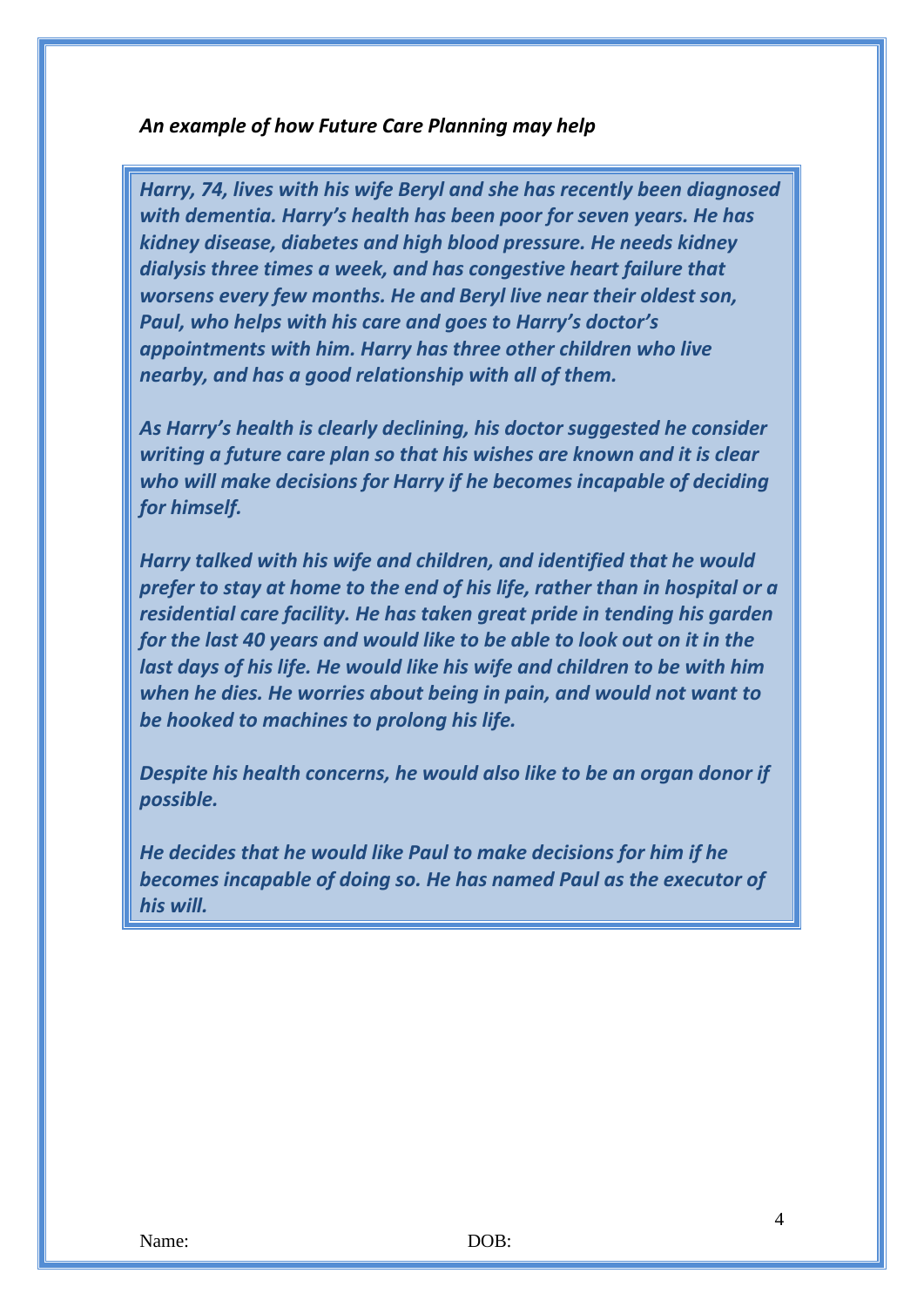#### *Putting your affairs in order*

Future care planning is a good time to put all of your personal planning papers together where they can be easily found. These papers may include:

- your will and the name of the executor
- information about your organ donation wishes
- insurance policies and any other financial arrangements you have made.
- other important documents, e.g. birth / marriage certificate(s)
- The details of your funeral arrangements or burial plot if pre planned/paid
- your internet passwords (consider passing these to someone you trust or changing important accounts while you are still able)

It is advisable to record in your future care plan where these papers are kept; this will help those you have put in charge of your affairs to find them if and when needed.

#### *Changing your Future Care Plan*

You can change your future care plan at any time – it is a document of **your** wishes, beliefs and values.

As when writing the plan for the first time, it can be very helpful to discuss any changes with the people that you trust; family or friends and/or care providers.

5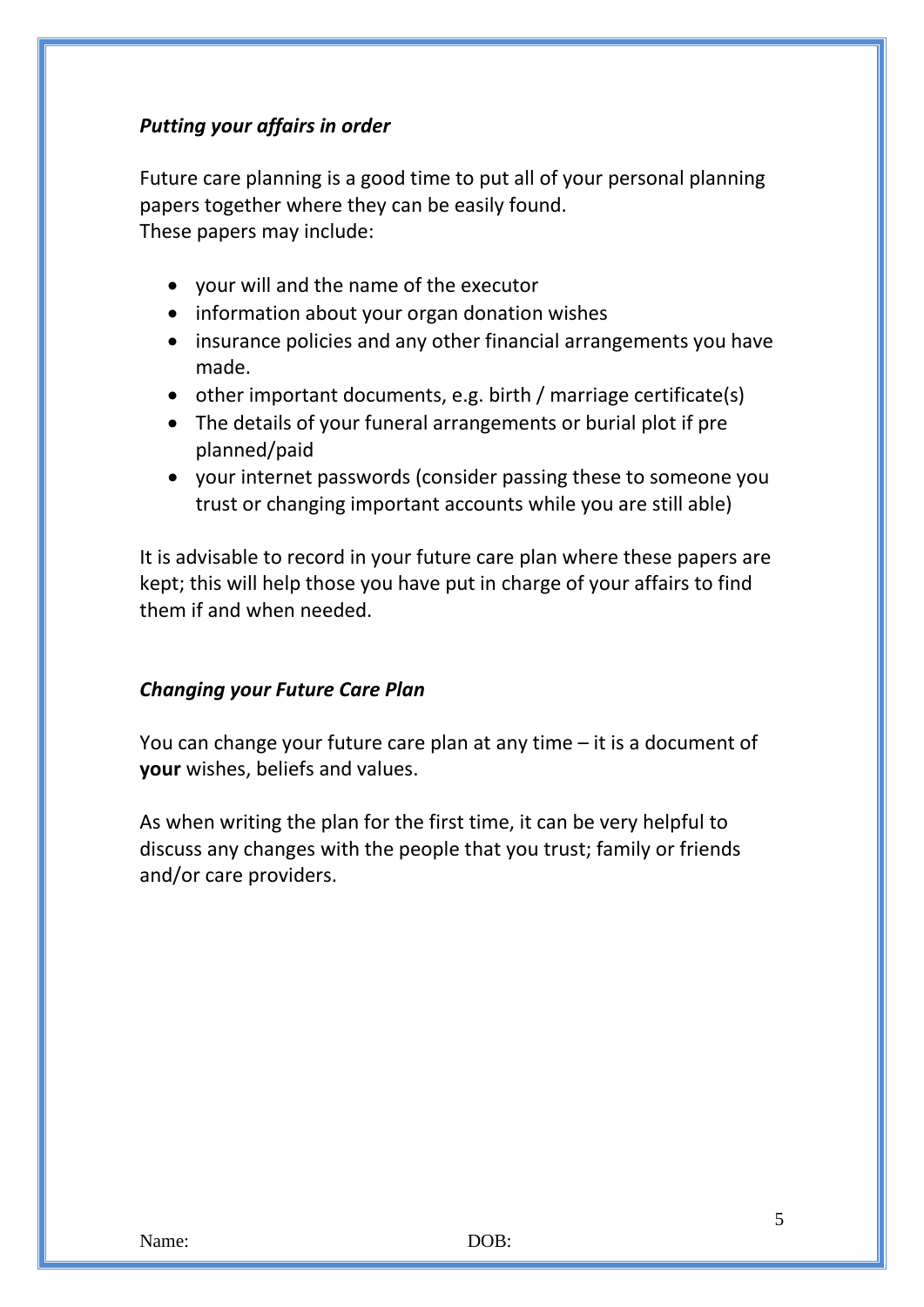#### *Deciding where you wish to be cared for in the last days of your life*

Some people feel sure about where they wish to be cared for in the last days of their life, whilst others find it a very difficult topic to discuss or make an informed decision about. It is also not uncommon for people to change their mind as their illness progresses.

It is important to discuss this choice with your family/carers and the professionals who are caring for you. Many people feel more comfortable to make a preferred choice but to also have a back-up plan to allow for anything unforeseen.

The professionals involved in your care will be able to discuss your options with you and help you make an informed decision.

#### *Planning Your Funeral*

Many people now choose to plan their own funeral, often whilst still in full health. The level of planning is entirely up to each person: for some it is sufficient to say whether they wish to be buried or cremated; some people just want to choose their own songs or hymns; others plan every aspect of the service including choosing the celebrant, planning the order of service and deciding on a dress code for everyone who attends.

Recording what kind of funeral you would like can be very helpful to your family and friends. They are able to organise your funeral in the knowledge and comfort that they are following your wishes and that the service, whether very modern, very traditional or anything in between, will reflect all of the things that are uniquely important to you.

*Remember this is your future care plan – you may not wish to answer all of the following questions – you only have to complete the parts that are important to you*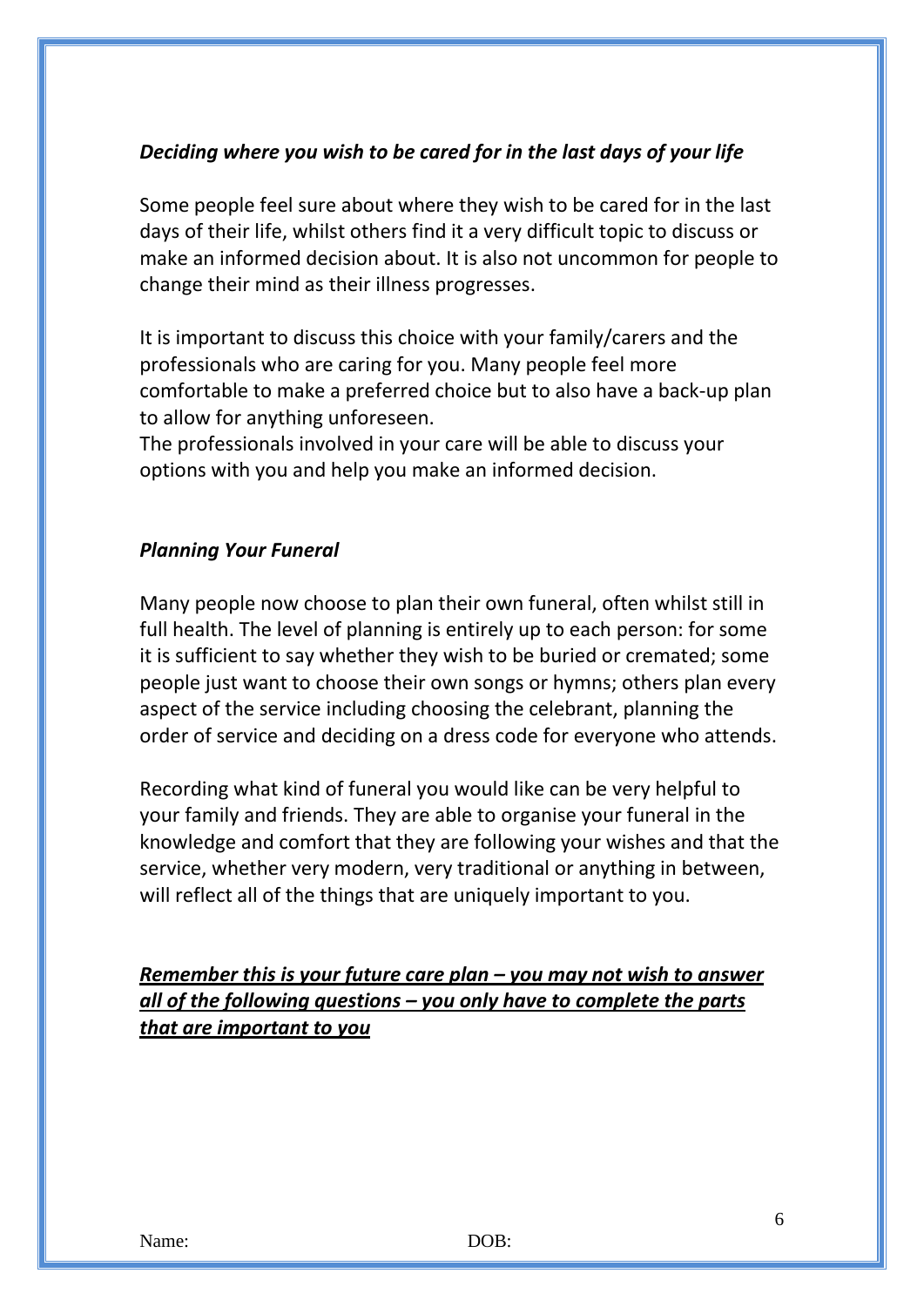*Date: My Future Care Plan Name:*

| My beliefs (what gives my life meaning)                         |               |    |  |
|-----------------------------------------------------------------|---------------|----|--|
|                                                                 |               |    |  |
|                                                                 |               |    |  |
|                                                                 |               |    |  |
|                                                                 |               |    |  |
|                                                                 |               |    |  |
| These religious or spiritual care needs<br>are important to me. |               |    |  |
|                                                                 |               |    |  |
|                                                                 |               |    |  |
| My values (what I care about in my life)                        |               |    |  |
|                                                                 |               |    |  |
|                                                                 |               |    |  |
|                                                                 |               |    |  |
|                                                                 |               |    |  |
|                                                                 |               |    |  |
|                                                                 |               |    |  |
| I am a registered as an organ donor                             | Yes $\square$ | No |  |
| My wishes (for future care)                                     |               |    |  |
|                                                                 |               |    |  |
|                                                                 |               |    |  |
|                                                                 |               |    |  |
|                                                                 |               |    |  |
|                                                                 |               |    |  |
|                                                                 |               |    |  |
|                                                                 |               |    |  |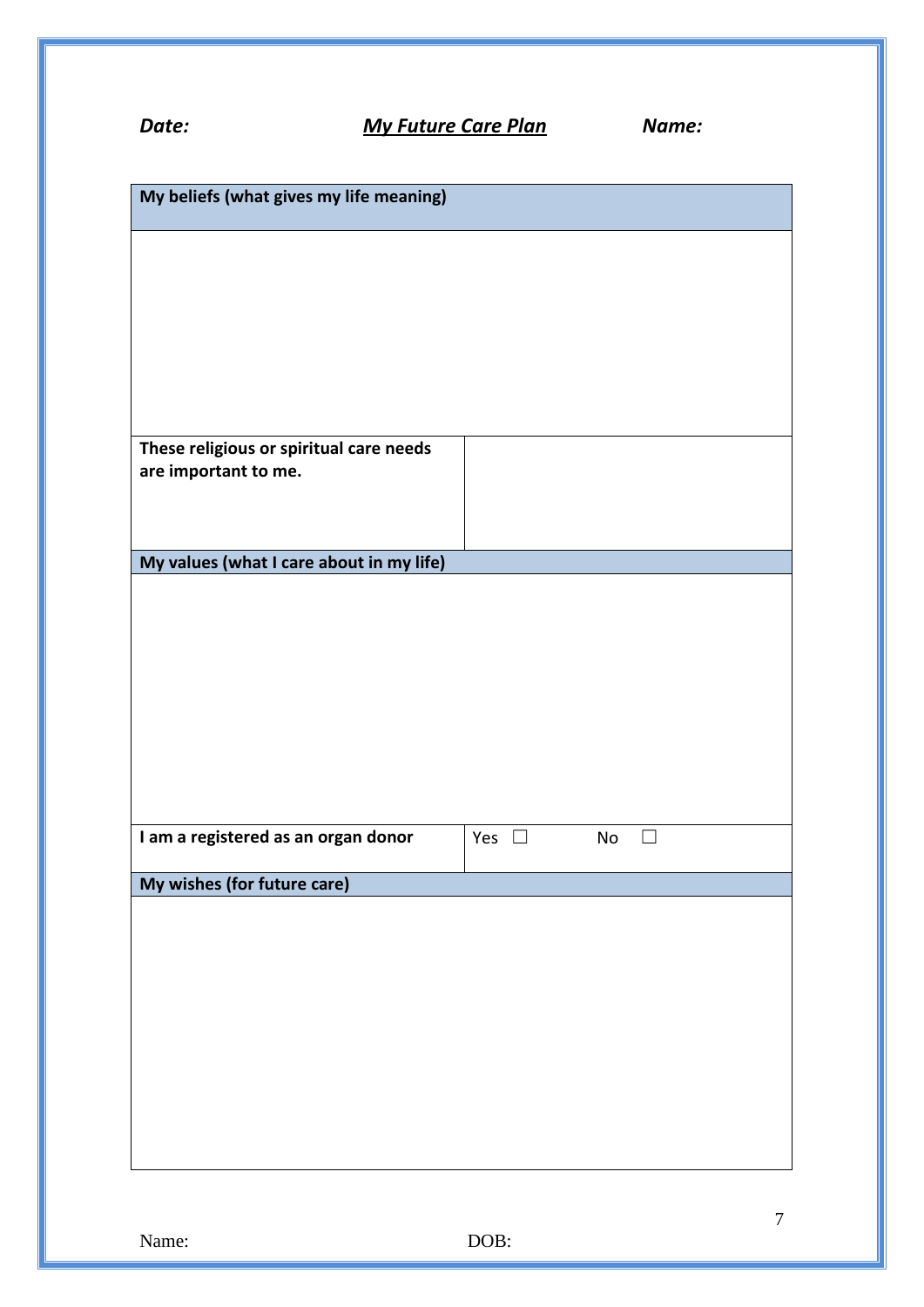|                                           | $1st$ choice          |
|-------------------------------------------|-----------------------|
| Where I would like to be cared for        |                       |
| during my illness                         |                       |
|                                           |                       |
|                                           |                       |
|                                           | $2nd$ choice          |
|                                           |                       |
|                                           |                       |
|                                           |                       |
|                                           |                       |
| Where I would like to be cared for in the | $1st$ choice          |
| last days of my life                      |                       |
|                                           |                       |
|                                           |                       |
|                                           |                       |
|                                           | $2nd$ choice          |
|                                           |                       |
|                                           |                       |
|                                           |                       |
|                                           |                       |
| I would like these family members /       |                       |
| friends to be involved in my care if they |                       |
| wish?                                     |                       |
|                                           |                       |
|                                           |                       |
|                                           |                       |
|                                           |                       |
|                                           |                       |
| These are the things that I would take    |                       |
| comfort in? (e.g. support for self and    |                       |
| family, pets, music, etc.)                |                       |
|                                           |                       |
|                                           |                       |
|                                           |                       |
|                                           |                       |
|                                           |                       |
| These are the things that I worry about   |                       |
| or fear happening?                        |                       |
|                                           |                       |
|                                           |                       |
|                                           |                       |
|                                           |                       |
| I would like to make an Advanced          | Yes $\square$<br>No l |
| Decision to refuse treatment?             |                       |
|                                           |                       |
| Please discuss this with your health care |                       |
| professional. There is a separate booklet |                       |
| and form to complete to help you          |                       |
|                                           |                       |
| identify any treatments you may wish to   |                       |
| refuse.                                   |                       |
| I have written a will                     | Yes $\square$<br>No   |
|                                           |                       |
| My will is kept at                        |                       |
|                                           |                       |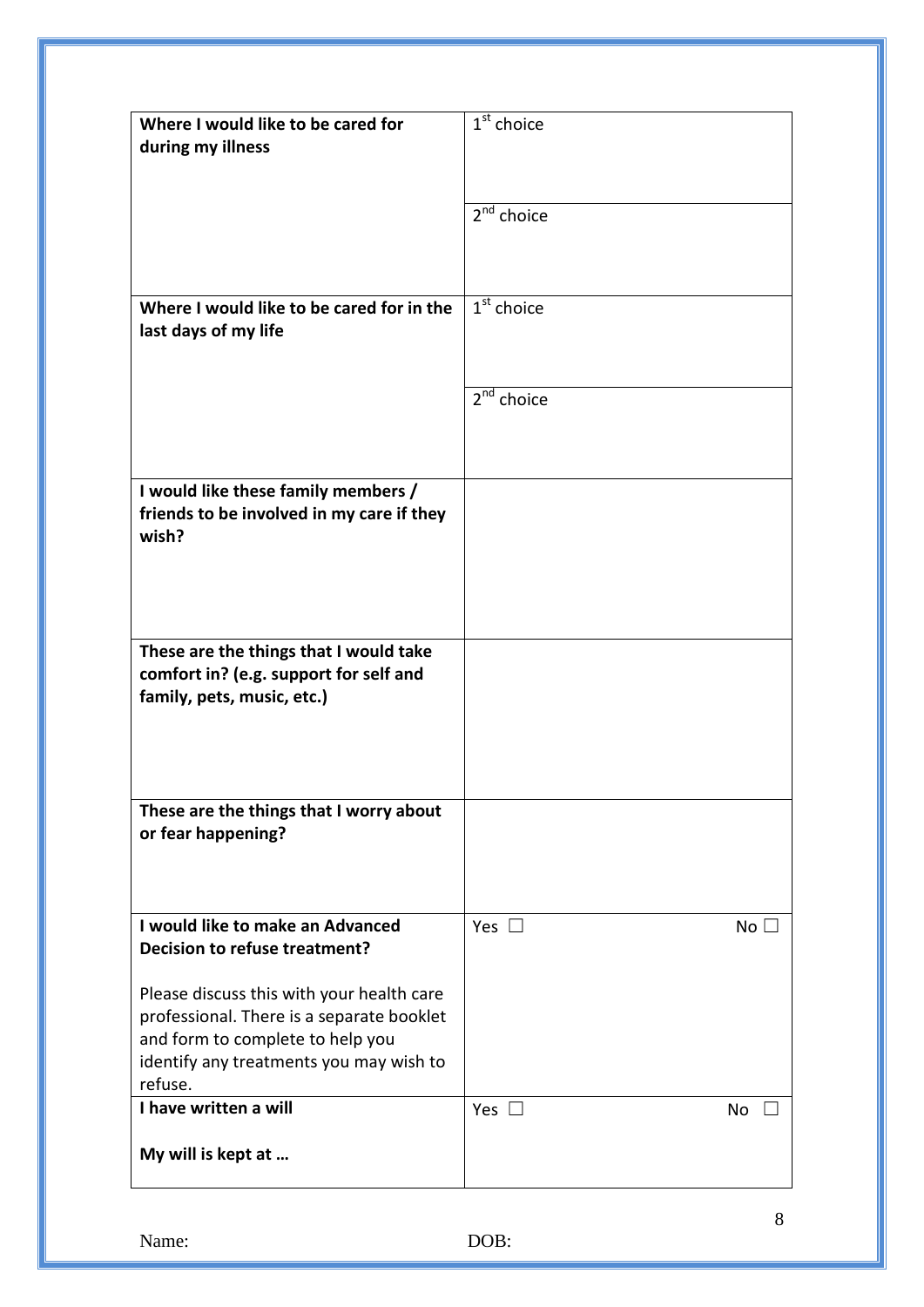| Is there any thing else that is important to you?   |                  |  |
|-----------------------------------------------------|------------------|--|
|                                                     |                  |  |
|                                                     |                  |  |
|                                                     |                  |  |
|                                                     |                  |  |
|                                                     |                  |  |
|                                                     |                  |  |
|                                                     |                  |  |
|                                                     |                  |  |
|                                                     |                  |  |
| Who has been involved in your future care planning? |                  |  |
| <b>Next of Kin</b>                                  | Name             |  |
| <b>Name</b>                                         |                  |  |
| <b>Contact details:</b>                             | Contact details: |  |
|                                                     |                  |  |
|                                                     | Relationship:    |  |
| <b>Relationship:</b>                                |                  |  |
| Name                                                | Name             |  |
| Contact details:                                    | Contact details: |  |
|                                                     |                  |  |
|                                                     |                  |  |
| Relationship:                                       | Relationship:    |  |
| Name                                                | Name             |  |
|                                                     |                  |  |
| Contact details:                                    | Contact details: |  |
|                                                     |                  |  |
| Relationship:                                       | Relationship:    |  |
|                                                     |                  |  |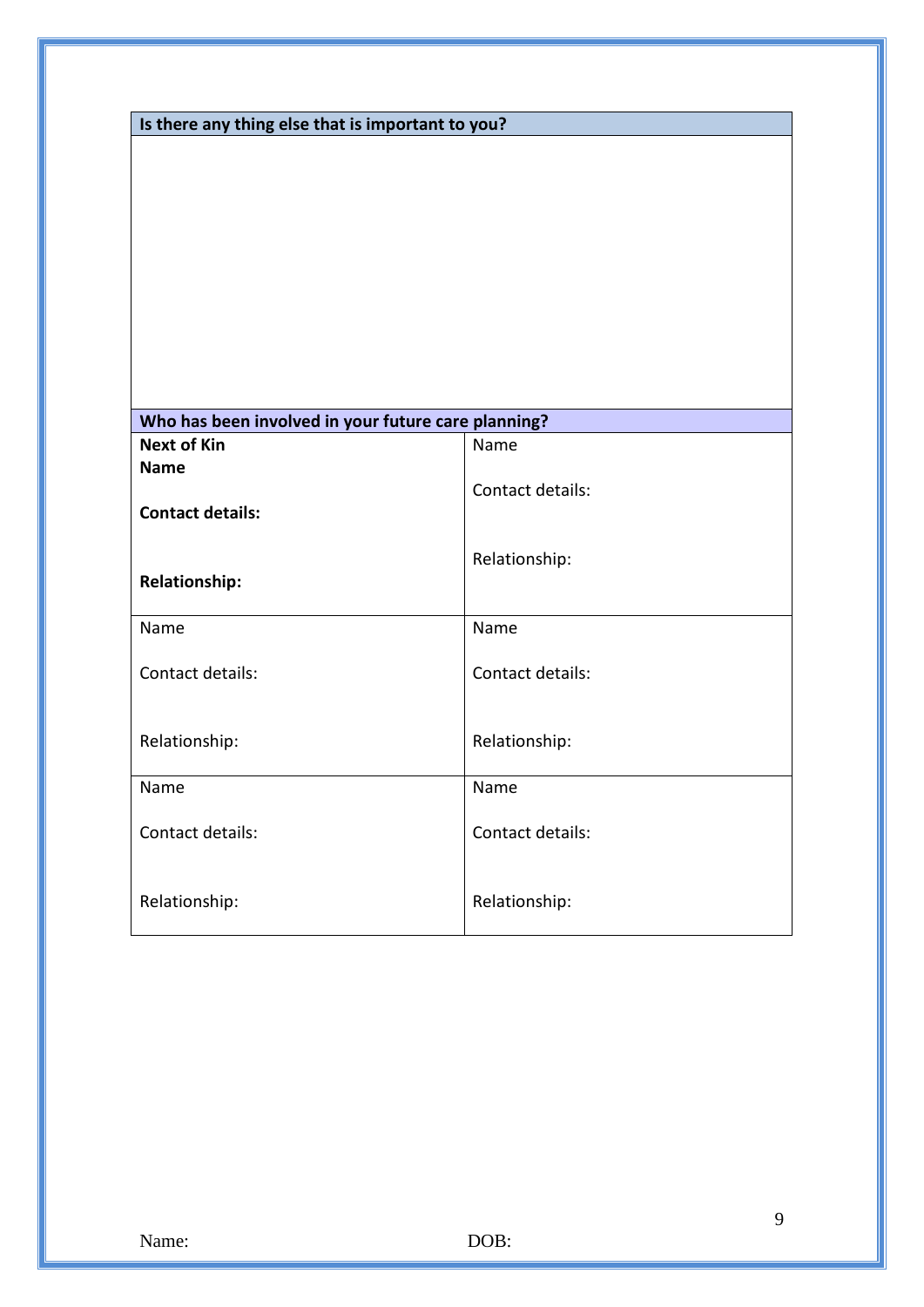## *Celebrating my life – My Funeral*

### **What type of service would you like?**

| <b>BURIAL OR CREMATION</b>                                                                                                                                                                                                      |                  |                     |
|---------------------------------------------------------------------------------------------------------------------------------------------------------------------------------------------------------------------------------|------------------|---------------------|
| Would you prefer a burial or cremation?                                                                                                                                                                                         | Burial $\square$ | Cremation $\square$ |
| Do you have a pre-paid funeral plan?                                                                                                                                                                                            | Yes $\square$    | <b>No</b>           |
| If yes, with which Funeral Director?<br><b>Policy Number</b>                                                                                                                                                                    |                  |                     |
| If no, which Funeral Director would you<br>like to use?                                                                                                                                                                         |                  |                     |
| Where would you like the service to take<br>place?                                                                                                                                                                              |                  |                     |
| <b>BURIAL</b>                                                                                                                                                                                                                   |                  |                     |
| Do you have a family plot or have you<br>purchased a plot?<br>Where is the plot?<br>(please make sure that your next of kin<br>or executor knows where the paperwork<br>for this is kept)<br>If not, where would you like to be | Family Plot □    | Own plot $\Box$     |
| buried?                                                                                                                                                                                                                         |                  |                     |
| What style of headstone would you like?                                                                                                                                                                                         |                  |                     |
| <b>CREMATION</b>                                                                                                                                                                                                                |                  |                     |
| Where would you like this to take place?                                                                                                                                                                                        |                  |                     |
| What would like your family to do with<br>your ashes?                                                                                                                                                                           |                  |                     |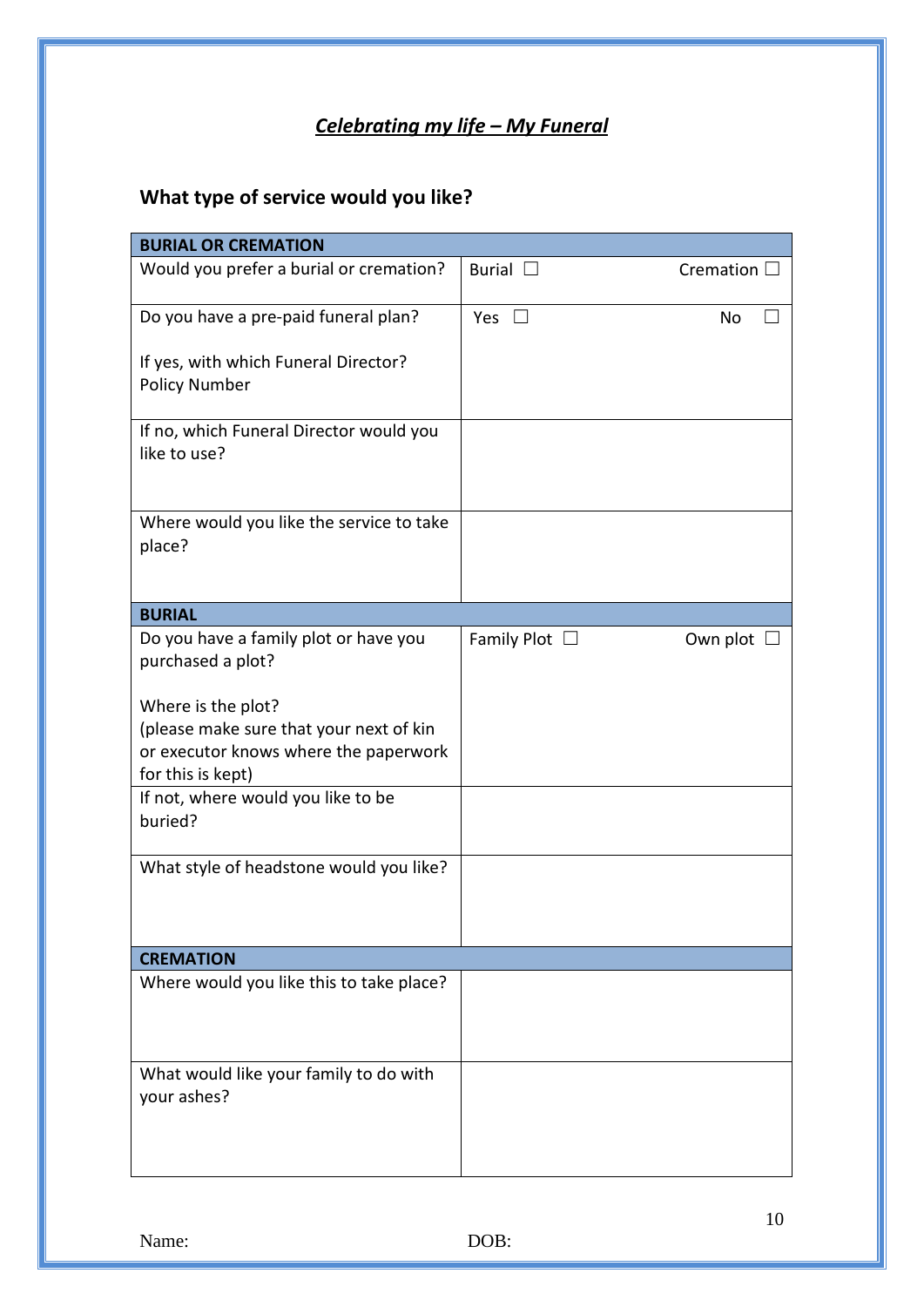| <b>THE SERVICE</b>                                                                                                        |                                                                          |
|---------------------------------------------------------------------------------------------------------------------------|--------------------------------------------------------------------------|
| Where would you like the service to take<br>place?                                                                        |                                                                          |
| Do you want a religious service?                                                                                          | I don't mind<br>Yes $\square$<br>No $\square$                            |
| Who would you like to conduct the<br>service?                                                                             |                                                                          |
| Who would you like to take part in the<br>service?                                                                        |                                                                          |
| What music would you like played?                                                                                         |                                                                          |
| Do you have anything that you would<br>like read at the service?                                                          |                                                                          |
| Would you like anything included in your<br>coffin? (some things cannot be included<br>if you have chosen to be cremated) |                                                                          |
| What would you like to be dressed in?                                                                                     |                                                                          |
| Would you like flowers or would you<br>prefer people to make a donation?                                                  | Flowers<br>Family Flowers only<br>Donations in lieu<br>None of the above |
| If a donation, where would you like the<br>donations to go to?                                                            |                                                                          |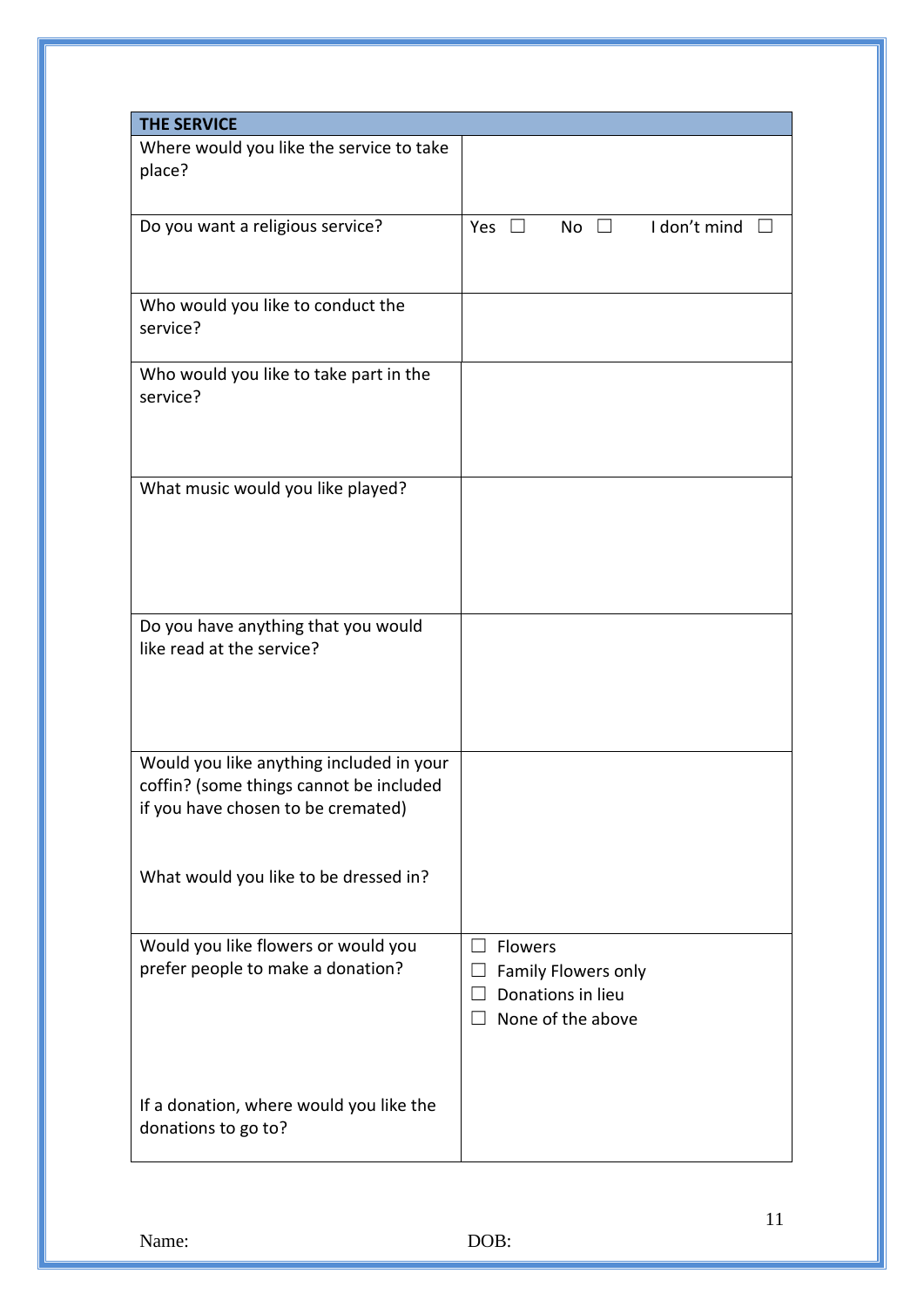